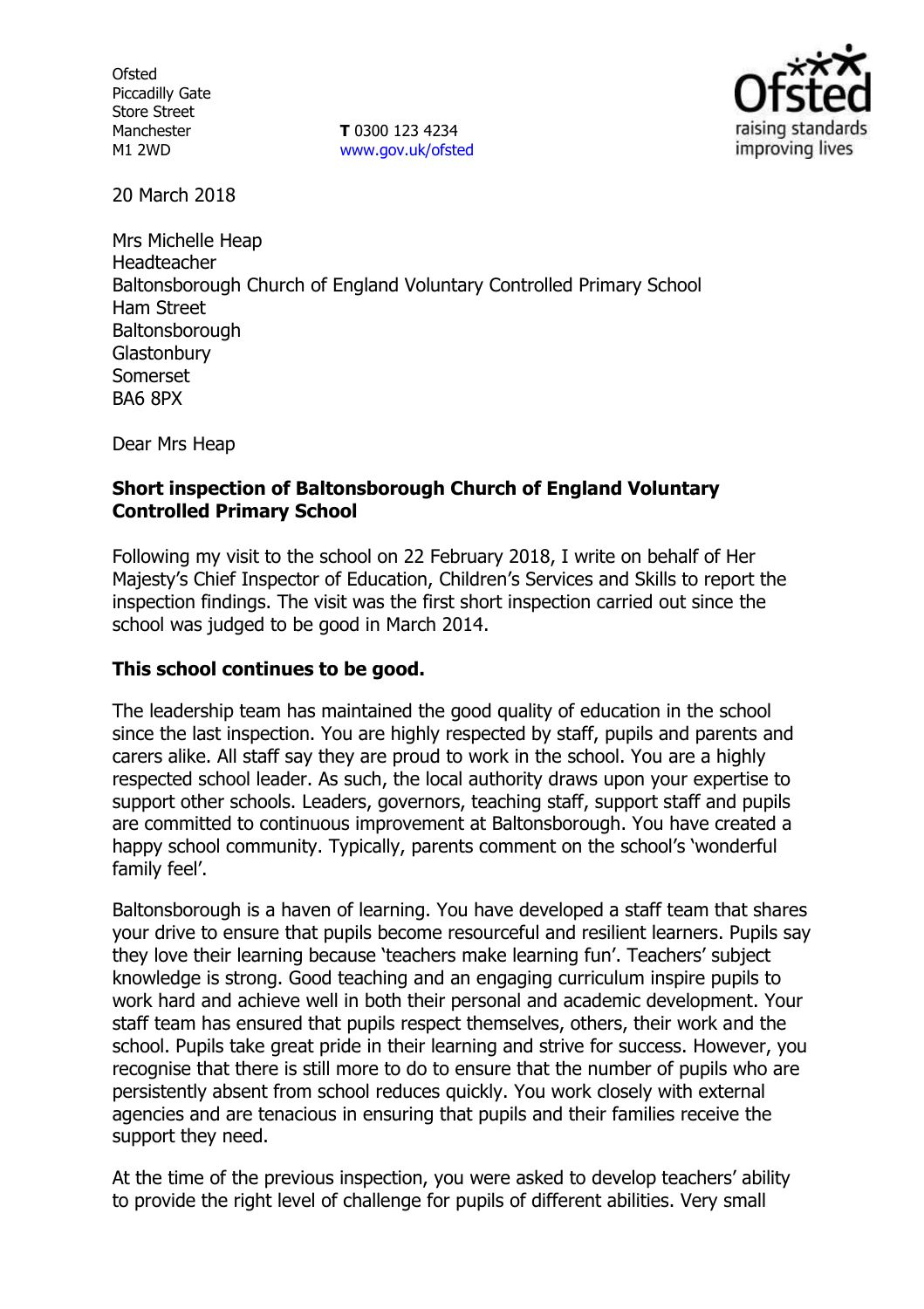

cohorts of children mean that comparisons with national benchmarks should be treated with caution. However, it is clear from pupils' work in books that they are making good progress in all curriculum areas from their different starting points. In particular, your curriculum provides a wealth of opportunities for pupils to use their reading and writing skills across all areas of the curriculum. Consequently, pupils read fluently and are able to draw upon a wide-ranging vocabulary to write with confidence and with flair. By the end of key stage 2, pupils leave Baltonsborough well prepared for the next stage of their education with many achieving the higher standards.

Since the previous inspection, the school has taken over the management of the pre-school. Effective leadership ensures that children get off to a very good start. Parents are delighted with how quickly their children settle.

### **Safeguarding is effective.**

You are committed to keeping children safe and reducing the risk of harm they may face. You have ensured that processes and systems for appointing and training staff are rigorous and well maintained, including in the pre-school. Governors are vigilant in checking this work. Staff are vigilant to spot any child who may be at risk from harm and are diligent in reporting their concerns. You were able to demonstrate how swift action by the school has helped to tackle concerns promptly to prevent risks from escalating. When pupils are absent from school, you have effective procedures to check that they are safe.

Pupils say they feel safe and well cared for. Parents agree. Pupils abide by the school's golden rules, showing kindness and respect to adults and one another. They say that they can share their worries with lots of people in the school. Pupils say that bullying is extremely rare and are confident that on the rare occasions when there are disagreements, there are plenty of people to help, including pupil governors and staff.

# **Inspection findings**

- My first line of enquiry explored how effectively the teaching of reading and phonics in the early years and key stage 1 ensures that different groups of pupils make consistently good progress in reading and in their writing. This is because last year standards in phonics dipped to below the national average for the first time. In addition, too few pupils reached expected standards in reading. This did not represent good progress from their starting points.
- You have implemented a new phonics scheme that is paying dividends. The teaching of phonics is good. Teachers' precise and well-informed assessment of pupils' acquisition of phonics is ensuring that pupils are making good progress. The school's investment in books that support pupils' phonic development is aiding pupils' confidence and their ability to read with accuracy and increasing fluency. Pupils apply their knowledge of sounds well in reading and write confidently.
- Where pupils struggle with reading, you arrange for them to be provided with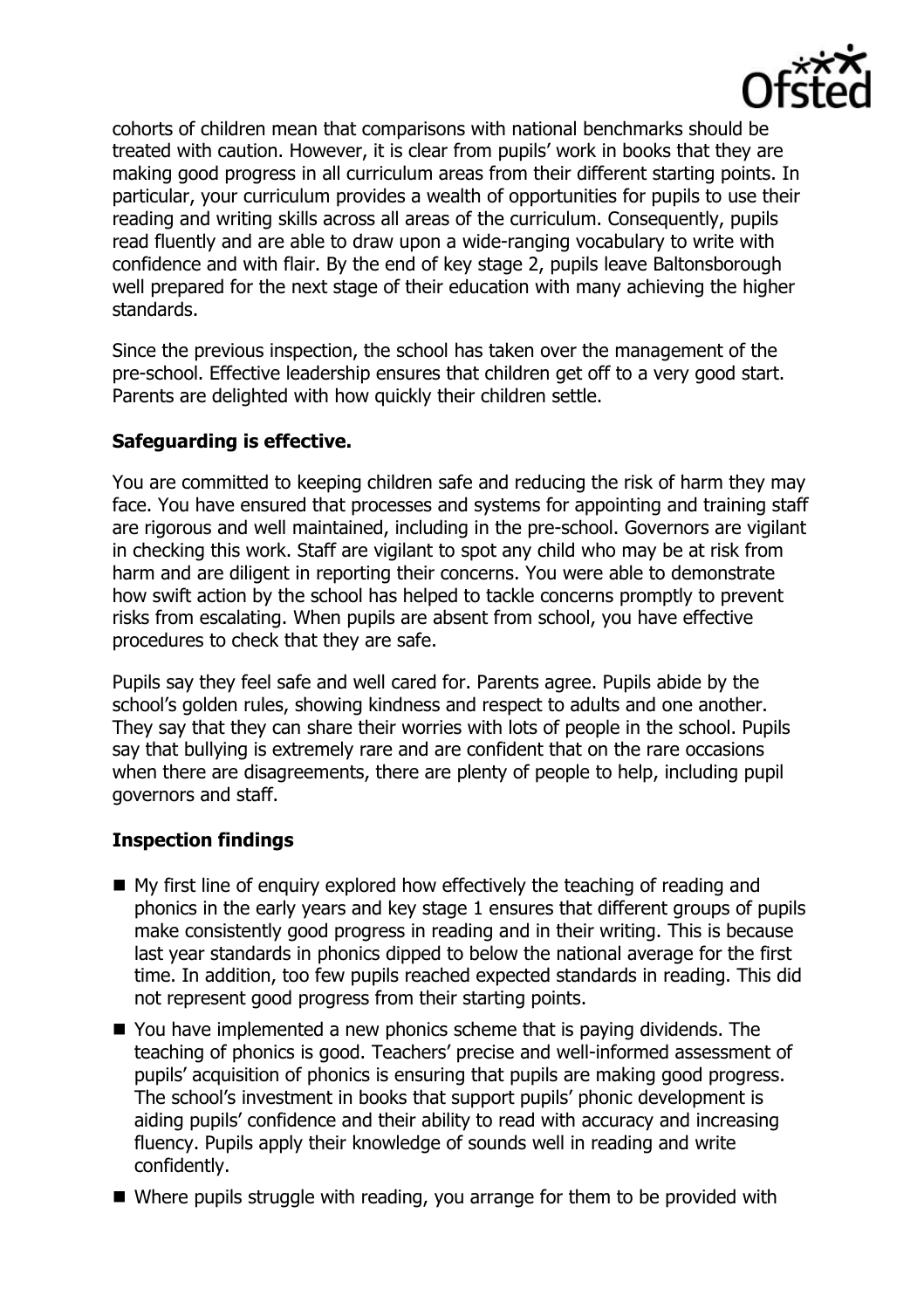

extra sessions led by knowledgeable and experienced staff. Consequently, pupils generally make good progress. You are acutely aware of the need to continue to invest in reading resources so that there is a right match of books to support pupils' phonic development. Current outcomes suggest that more pupils will meet the expected standard in phonics this year than previously. Work in books shows that pupils are using their good phonic knowledge to spell well.

- Pupils' enjoyment of reading is well developed. Teaching inspires a love of books. The school has worked successfully to engage parents in reading and sharing books with their children. Pupils write with confidence and even the youngest children are eager to write several sentences. They apply their knowledge of sounds well to spell phonetically plausible words. It is clear that the teaching of phonics and reading in the early years and key stage 1 prepares pupils very well for key stage 2.
- Second, I focused on the effectiveness of the teaching in mathematics in key stage 2 in enabling more pupils to achieve at the higher standards. All pupils have achieved the expected standards in mathematics over the last couple of years. However, compared to reading and writing, fewer pupils have reached the higher standard in mathematics.
- You have introduced a scheme of work in mathematics. Teachers' assessments are accurate and used well to intervene when pupils need additional support. As a result, more pupils are making better progress to attain well. However, unlike in reading or writing, there are few opportunities for mathematics to be taught through other subjects or activities. This limits pupils' ability to deepen their understanding of mathematics by applying their skills, knowledge and understanding in a range of contexts.

### **Next steps for the school**

Leaders and those responsible for governance should ensure that:

- $\blacksquare$  pupils develop and improve their mathematical skills and reasoning through other subjects so that more pupils deepen their understanding and reach the higher standards in mathematics
- $\blacksquare$  they regularly review the strategies in place to promote good attendance so that the proportion of pupils who are persistently absent continues to reduce.

I am copying this letter to the chair of the governing body, the director of education for the Diocese of Bath and Wells, the regional schools commissioner and the director of children's services for Somerset. This letter will be published on the Ofsted website.

Yours sincerely

Tracy Hannon **Her Majesty's Inspector**